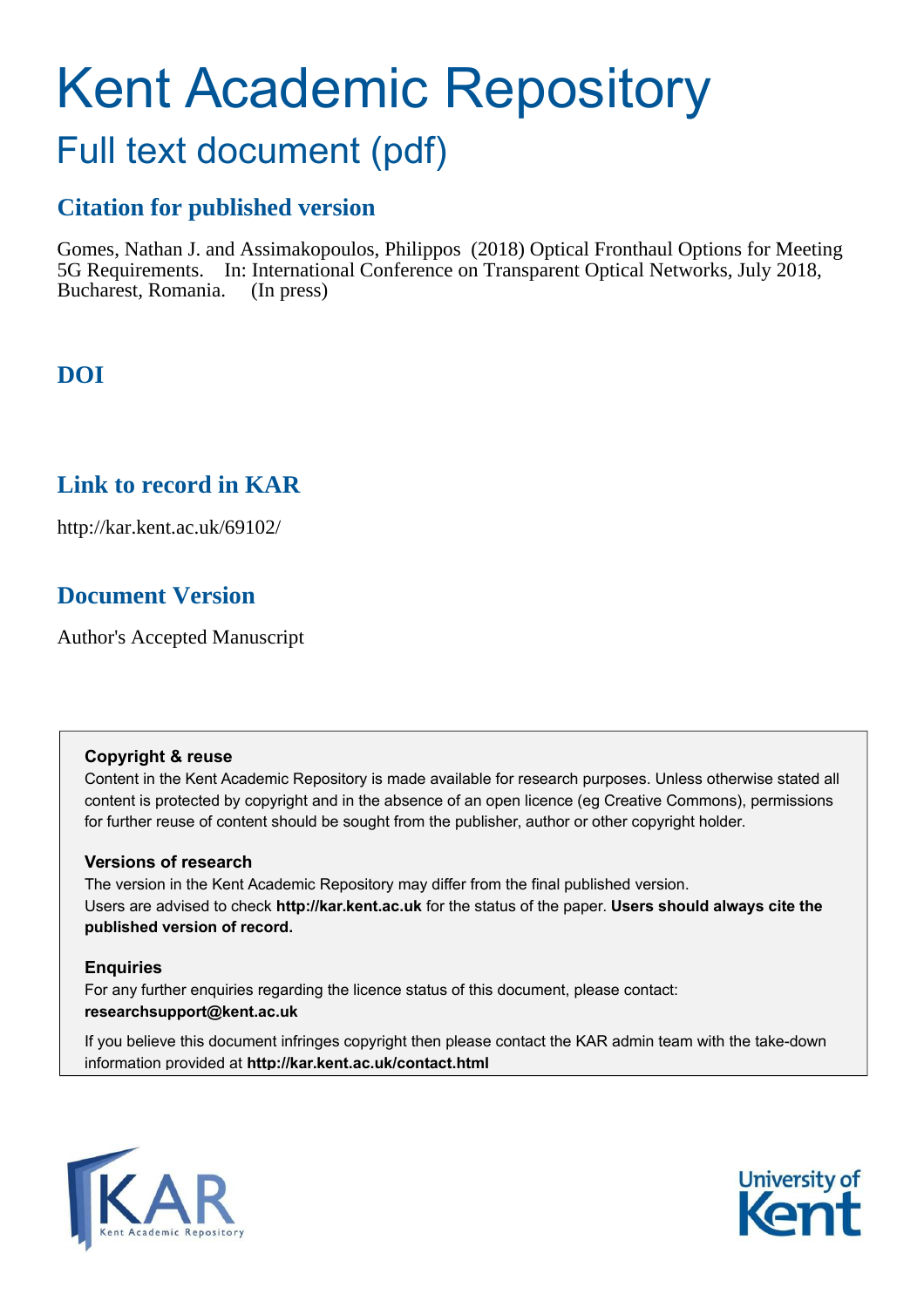## **Optical Fronthaul Options for Meeting 5G Requirements**

**Nathan J. Gomes,** *Senior Member, IEEE***, and Philippos Assimakopoulos,** *Member, IEEE*

*Communications Research Group, University of Kent, Canterbury, Kent CT2 7NT, United Kingdom Tel: (44) 1227 823719, e-mail: N.J.Gomes@kent.ac.uk* 

## **ABSTRACT**

New functional splits for the 5G Radio Access Network have been identified so that fronthaul will no longer need to transport sampled time-domain waveforms. However, the different functional split points place differing demands on the fronthaul transport, while also posing different constraints to 5G techniques, such as massive MIMO. According to these conflicting demands, it is likely that in many cases, more than one split point may be needed in the same radio access network.

**Keywords**: mobile fronthaul, RAN functional splits, C-RAN, vRAN, radio over fiber.

## **1. INTRODUCTION**

The 5th generation of mobile communication networks (5G) promises enhanced Mobile BroadBand (eMBB) services with multi-Gb/s rates per user, and cell rates well in excess of 10 Gb/s [1]. Technologies such as massive Multiple-Input Multiple-Output (mMIMO) multi-antenna systems are expected to deliver these speeds [2]. For such high data-rates to users, radio transmission distances generally need to be reduced. Although smaller base stations, such as micro-cellular and femto-cellular units can be deployed, a popular alternative is increased centralization of base station functions with simpler, remote radio units distributed over the coverage area to reduce wireless distances [3]. Centralization can reduce operating costs, and capital expenditures by reducing equipment requirements through sharing [3]; it has been further developed into a cloud-Radio Access Network (C-RAN) in which the central functions are "cloudified"/virtualized on generic processing platforms enabling greater efficiency and cost savings [4].

The C-RAN requires a fronthaul network which connects the centralized functions to the remote radio units. Such networks are developed, often in denser user environments, for 2G/3G/4G systems: they rely on transport of time-domain samples of the radio waveforms, predominantly using semi-proprietary interface specifications such as the Common Public Radio Interface (CPRI) [5]. However, it has been shown that bit-rate requirements will make CPRI and similar schemes infeasible for 5G (and even advanced-4G) networks [6, 7].

In order to circumvent the problem of very high bit-rate fronthaul, different functional subdivisions or split points in the RAN have been proposed [7, 8]. The traditional, CPRI-type interface – which occurs at the digitalanalog conversion point and separates radio functions in the remote units from digital functions in the central unit – is then seen as one possible split point. As more digital functions are moved into the remote unit not only are bit-rate requirements reduced but there is also increased possibility for benefiting from statistical multiplexing gains when dealing with variable user traffic instead of continuous radio waveforms. The trade-off is the reduced possibilities for radio cooperation, as functions at each radio site will operate increasingly independently, and the reduced gains from centralization and cloudification/virtualization.

The trade-offs in the choice of RAN split point have led to the suggestion that the split point may be variable and dependent on use case, operator and/or user requirements [9, 10]. Functions are then instantiated in a virtualized RAN (vRAN) on demand, and for different "network slices" [9], following the principles of Network Functional Virtualization (NFV) that have become so significant for future networks.

In this paper, functional split options are reviewed and the interface requirements for approximate bitrate/bandwidth and latency for a 5G mMIMO system are presented.

#### **2. FUNCTIONAL SPLITS AND FRONTHAUL INTERFACE REQUIREMENTS**

The functional subdivision of the RAN using new split points has been proposed by a number of projects and industry groups  $[7, 8, 11-13]$ . Significantly, these studies were taken up by the  $3<sup>rd</sup>$  Generation Partnership Project (3GPP) which will be responsible for 5G standards [14]. The 5G RAN architecture will generally follow the LTE RAN architecture, as shown in Fig.1 [14]. Fig. 1 also shows the split points initially identified by  $3GPP$ split points 1 to 8 [14]. Note that split point 8 is the sampled, time-domain waveform split point, so equivalent to CPRI. It should also be noted that the CPRI Corporation reacted to the moves for redefining the fronthaul interface split points by releasing its own eCPRI specification, which was targeted at alternative Lower Layer Split (LLS) split points and possible Ethernet transport [15].

3GPP has reached a consensus on the definition of a single higher layer split (HLS) point, the F1 interface, corresponding to split option 2. This is also the Next-Generation Fronthaul Interface (IEEE 1914.1) [13] higherlayer split point NGFI II. It was easily agreed, as it is based on the LTE dual-connectivity mode already in use. The HLS places the digital functions for creating the radio signal entirely at the remote unit, now referred to as a

Support from the European Union's Horizon 2020 research and innovation program under grant agreement No 644526 (iCIRRUS project) and EPSRCs "Towards an Intelligent Information Infrastructure (TI3)" program (NIRVANA project) is gratefully acknowledged.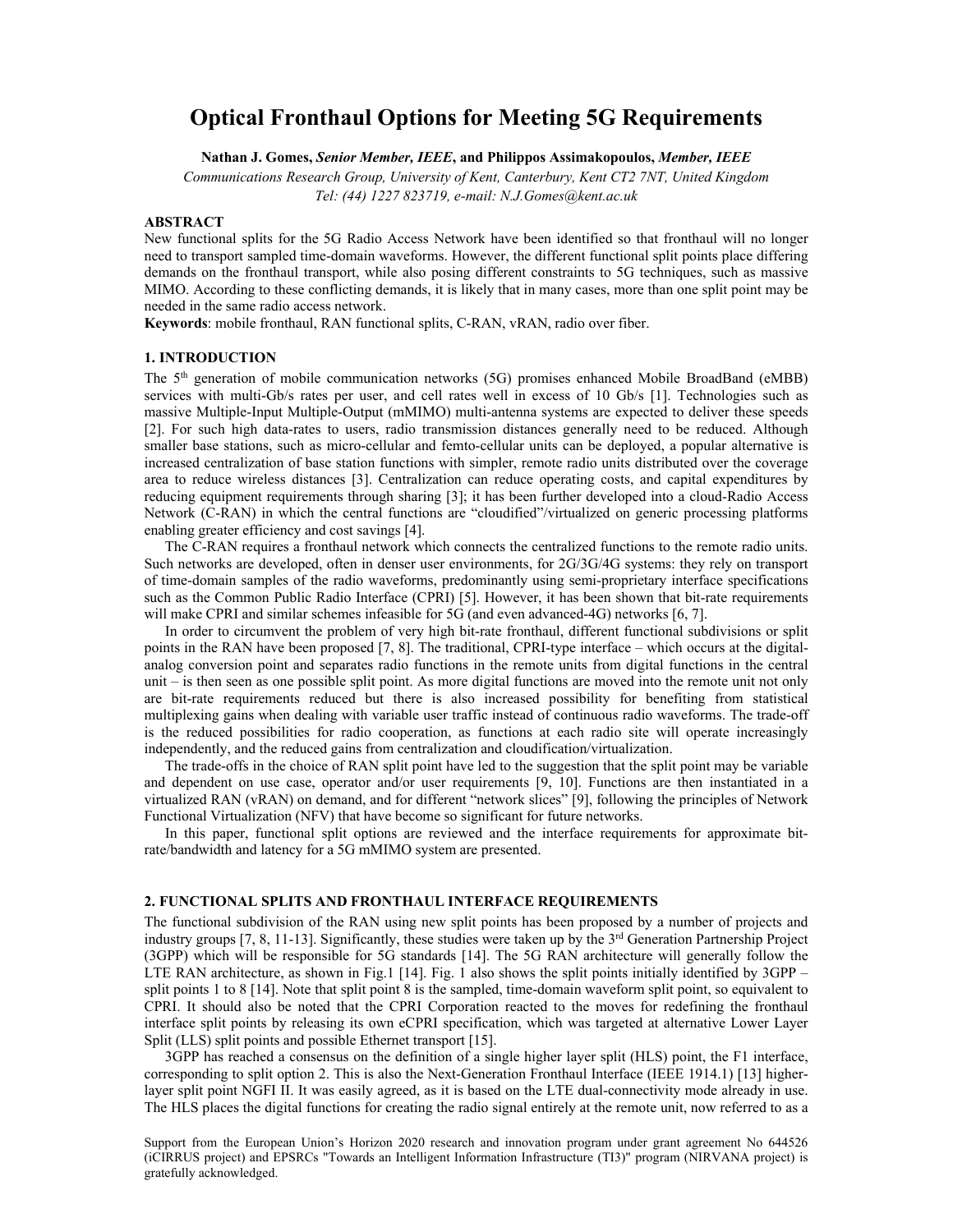distributed unit. Neither coordinated transmission nor joint/combined transmit or receive processing are possible with such a split of functions. But, there are no stringent latency requirements on this fronthaul interface.

No consensus was achieved in 3GPP on the LLS. Some work is ongoing in the xRAN group [10], but here variable split points are being considered. The considered LLS points are shown in Fig.1, and comprise different points within the physical (PHY) layer, the 7.x split options, and the Medium Access Control (MAC)-PHY interface (option 6). Generally, these split points permit coordinated and joint transmission/reception techniques (for split point 6 this would be for the downlink only and would require sending precoding weights to the distributed/remote units). All of these split points have very tight latency requirements for fronthaul transport.

A further split point indicated in Figure 1 is in the analog domain. Such a split point has not been recognized in 3GPP standardisation, but has been considered in many research works as a means of alleviating fronthaul bandwidth requirements [16 – 20]. Analog split points (at IF or RF) have been used in Distributed Antenna Systems (DAS) for 2G/3G/4G deployments, often by "neutral host providers" for transporting the signals of multiple operators over the same infrastructure in public spaces such as shopping malls, stadia and airports, see [16]. Such a split point offers complete centralization, in common with CPRI, for example, but without the same bandwidth requirements as it makes use of the spectrum-efficient transmission used for the radio signals. It requires low-latency as with other LLS points. The principal disadvantage is that, as an analog technique, noise and distortion are added to the radio signals [16].



*Figure 1. RAN functional split options.* 

#### **2.1 Bit-rate and bandwidth requirements**

In order to understand the bit-rate requirements of the different functional splits, we will take an example mMIMO system. Let us assume a 128T128R antenna (128 transmit and 128 receive antenna elements): commonly such an antenna will permit the elements to be used in sub-groups to form different beams. Let us assume 10 groups of elements can be used for up to 10 individual beams. Of course, each element needs to be addressed individually by a signal, or to have individual phase and amplitude control applied to signals sent to it, in order for these beams to be formed and steered. We will assume that up to 1 GHz bandwidth can be used, as may be the case in future mmW systems, although a nearer-term 5G system may operate with a bandwidth of 100 MHz (the maximum bandwidth specified in 3GPP Release 15 is 400 MHz). We will assume 5Gbps per beam for the 1 GHz bandwidth mmW system, and therefore up to 50 Gbps for the antenna. For the lowerfrequency, 100 MHz bandwidth system, somewhat higher spectral efficiency might be achievable, but probably less than 1 Gbps per beam and 10 Gbps for the antenna. We should also take into account that more than one antenna could be located at a radio site. As these data rates are user rates, and assuming that the protocol overhead in the backhaul is small, we can say that 100 Gb/s backhaul (perhaps more, for more than two antennas) would be required for future 5G, whereas at least 10 Gbps backhaul (some multiples of this rate for multiple antennas) would be required for near-term 5G.

For the F1 interface (split option 2) the bit-rate requirements are similar to backhaul/user bit-rates, see Table 1. All MAC/PHY and beamforming functions are performed at the distributed or remote units.

For the first of the F2/LLS options (split option 6) the MAC for assigning resources (including beams) to users is centralized whereas the beamforming itself must be done at the remote unit. This requires an additional overhead for control messages and mapping, in addition to the overhead for transport of individual blocks of user and signalling messages. This overhead might amount to about 40% of the user data traffic. In this case,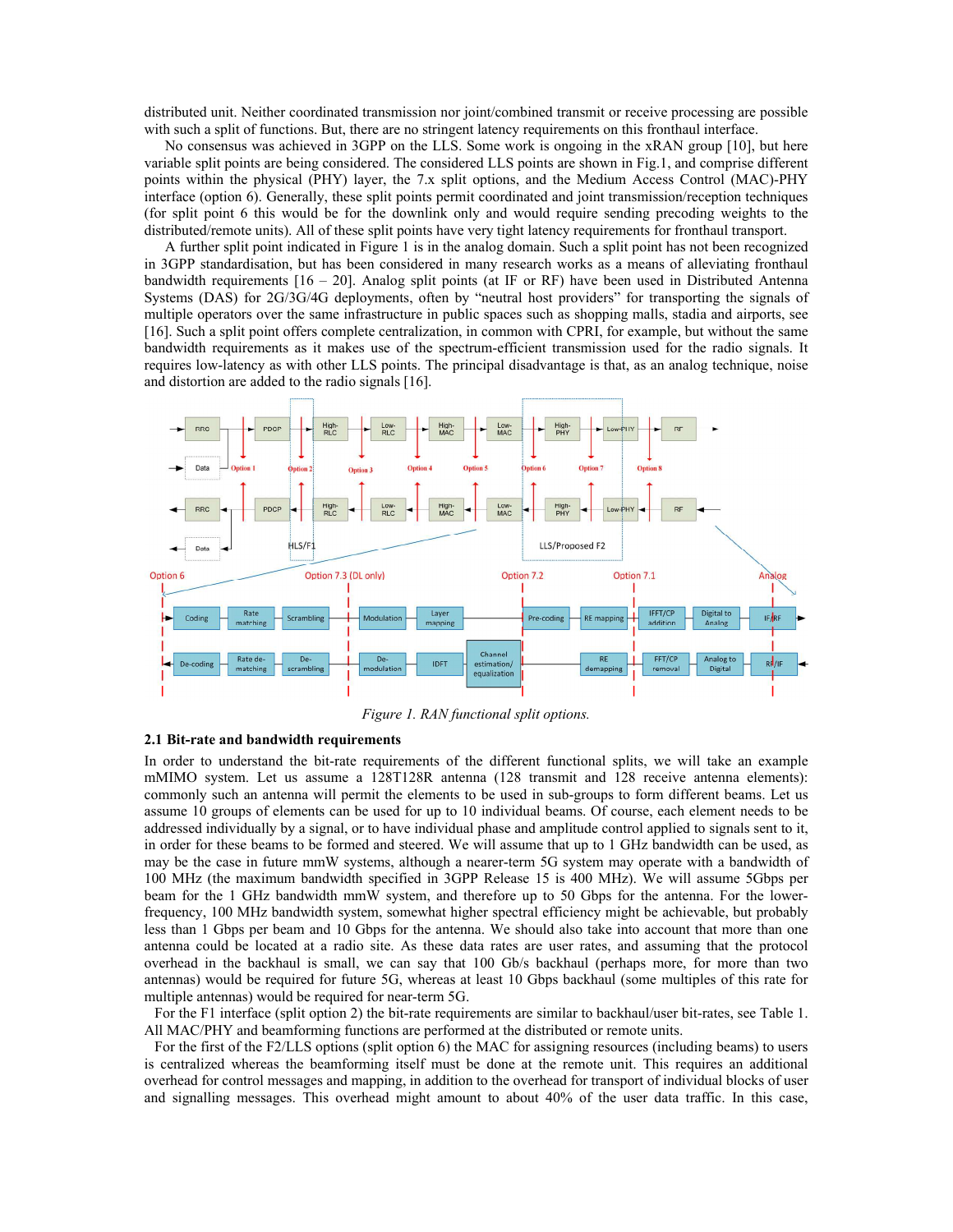100Gbps and 10Gbps links would only suffice for longer-term and near-term 5G remote units with one antenna or for two antennas, if the load is known to be generally lower, permitting some statistical multiplexing gains.

Split option 7.3, specified for downlink only, additionally has coding, rate matching and scrambling centralised, which would lead to some small increases in downlink bit-rates. Overall, however, the requirements would not be very different to those for split option 6, as shown in Table 1.

For split option 7.2, in the downlink, modulation and layer mapping become centralized. For our ten-beam per antenna system, the precoding weights to be used at each antenna element would need to be sent for each beam to be created, but this is similar to the above split options in the downlink. Bit-rate requirements would be increased only a little. In the uplink, however, the situation is different. What is available is all used frequency domain resource block symbols from all antenna elements prior to the channel estimation and equalization which is performed centrally. Transporting used frequency domain symbols would already require Tbps data rates (even assuming 50% load). With some "soft-decisions" and analog beamforming applied, it may be possible to transport signals per beam and accommodate an antenna (8 bits/symbol, 16Gbps per antenna, but 50% load), with a 100Gbps fronthaul link for longer-term 5G (10Gbps for near-term 5G), see Table 1.

For split option 7.1, in the downlink, precoding and resource mapping is now centralized. If the precoding is for digital beamforming, then every antenna element needs to be addressed with its own radio signal's frequency domain symbols, and a bit-rate well over Tbps would be required for an antenna. Alternatively, if the beamforming is carried out in the analog domain, two 100 Gbps links may provide for an antenna for longerterm 5G, two 10 Gbps links for near-term 5G. Similar requirements would result for the uplink, with the lower rates (2 x 100 Gbps or 2 x 10 Gbps) possible with analog beamforming. The continuous bit-rate streams have similarities and thus some hardware compatibility with CPRI transport.

The need to move to analog beamforming then highlights the opportunity to use analog radio over fiber transport of the antenna signals. If the signals for the ten beams are sent using an efficient subcarrier multiplexing (SCM) scheme [18], with some overhead/additional channel for the amplitude/phase weights that need to be applied to all antenna elements, the analog link bandwidth may be around 12 GHz (probably requiring an external modulator) for the longer-term 5G system, but around 2 or 3 GHz, within directly-modulated laser capabilities for the near-term 5G system. Although, analog link options appear much more bandwidth efficient than the digital LLS options, it should be noted that there may be considerable digital and analog component complexity in the formation of such multiplexes [18] and the high linearity requirements may lead to the need for pre-distortion/post-distortion compensation; these techniques may require multiples of the signal bandwidth to be supported to operate effectively [21].

|            | Backhaul        | Option 2     | Option 6    | Option 7.3    | Option 7.2  | Option 7.1         | Analog       |
|------------|-----------------|--------------|-------------|---------------|-------------|--------------------|--------------|
| Near-      | 10Gbps<br>(2)   | $10Gbps$ (2) | 10Gbps      | $10Gbps$ $(1$ | 10Gbps      | $2 \times 10$ Gbps | $>2$ GHz     |
| 5G<br>term | antennas)       | antennas)    | antenna),   | antenna),     | antenna),   | per antenna        | linear link, |
| (100MHz    |                 |              | comfortably | DL only       | constrained | with analog        | efficient    |
| BW)        |                 |              |             |               | peak load   | BF                 | <b>SCM</b>   |
| Longer-    | $100Gbps$ $(2)$ | 100Gbps      | 100Gbps(1)  | 100Gbps       | 100Gbps(1)  | 2x100Gbps          | $>12$ GHz    |
| term 5G    | antennas)       | (2)          | antenna),   | (1)           | antenna),   | per antenna        | linear link, |
| (1GHz)     |                 | antennas)    | comfortably | antenna),     | constrained | with analog        | efficient    |
| BW)        |                 |              |             | DL only       | peak load   | BF                 | <b>SCM</b>   |

*Table 1. Approximate bit-rate requirements of links (for each direction) to support 128T128R antenna.* 

#### **2.2 Delay requirements**

Delay is an important consideration for fronthaul. For the F1/HLS/option2 split, with all radio-related functions moved out of the central unit, the delay requirements are similar to backhaul, and will be more related to the application requirements. Packet-based transport, and the use of passive optical networks, with millisecond level framing structures pose no difficulties for this interface. For the LLS split options, delay and delay variation become important considerations. Buffering and waveform replay could be used to minimize effects of delay variation in a packet-based, Ethernet fronthaul, and enable benefits from statistical multiplexing, but strict replay timing will be needed for intersite cooperation, joint transmission/reception and accurate localization. Synchronous Ethernet and Precision Timing Protocols, together with time-sensitive networking techniques will be required [22]. For option 7.1 and analog transport, there is no opportunity for statistical multiplexing and packet-based transport. However, signal buffering may still be required to take into account different link lengths [23] in order to temporally align radio signal transmissions and to enable MAC resource allocation [24].

The greater delay tolerance of the HLS will permit easy aggregation using ring networks, passive optical networks, etc. at this level, over what is often termed a "middle haul", while shorter links which may need timesensitive networking are employed for a LLS. The LLS option links may also include the use of analog RoF, as indicated in Fig.2, which shows a general "xhaul" network with virtualized functions at CU and DU.